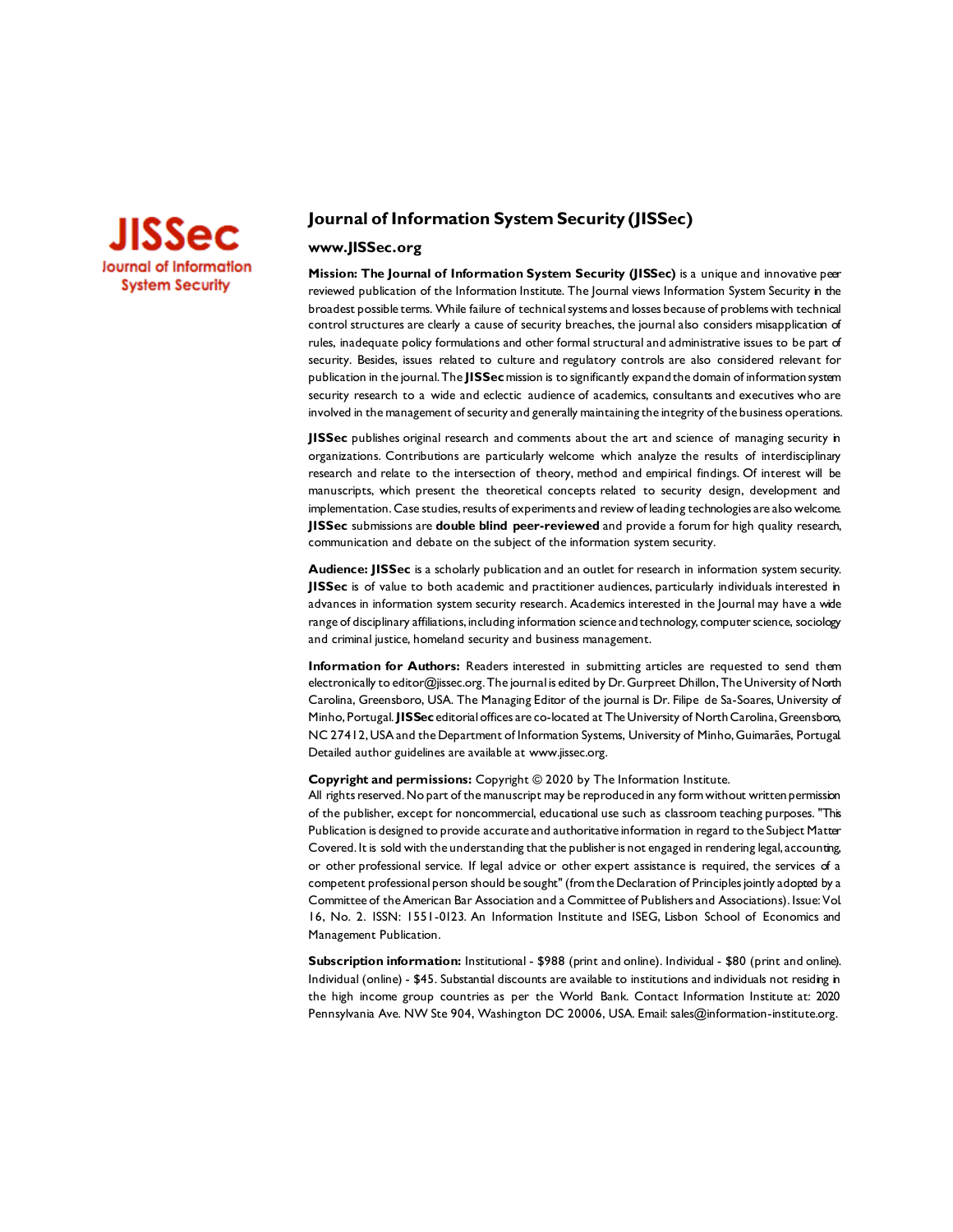#### **Editor-in-Chief**

Gurpreet Dhillon The University of North Carolina, Greensboro, USA

#### **Senior Editors**

James Backhouse, London School of Economics, UK Fredrik Karlsson, Karin Hedström, Örebro University, Sweden Karin Hedström, Örebro University, Sweden Dionysios Demetis, University of Hull, UK

#### **Managing Editor**

Filipe de Sa-Soares University of Minho, Portugal

## **Publishing Manager**

Mark Crathorne ISEG, Lisbon School of Economics and Management, ULisboa, Portugal

## **Editorial Board Members**

Jeimy J. Cano, Universidad de los Andes, Colombia Jean-Noel Ezingeard, Kingston University, UK Steve Furnell, University of Plymouth, UK Qing Hu, Florida Atlantic University, USA Ravi Krishnan Muthukrishnan, Visa Inc., USA Günther Pernul, University of Regensburg, Germany Jeff Stanton, Syracuse University, USA Mikko Siponen, University of Oulu, Finland Raj Sharman, SUNY Buffalo, USA Rossouw von Solms, PE Technikon, South Africa Dan Shoemaker, University of Detroit, Mercy, USA Ramesh Subramanian, Quinnipiac University, USA Kerry-Lynn Thomson, Nelson Mandela Metropolitan University, South Africa Merrill Warkentin, Mississippi State University, USA Mark Weiser, Oklahoma State University, USA Greg B. White, University of Texas, San Antonio, USA

## **Book Review Editor**

Heinz Roland Weistroffer Virginia Commonwealth University, USA

## **Editorial Advisors**

Richard Baskerville Georgia State University, USA

Allen Lee Virginia Commonwealth University, USA